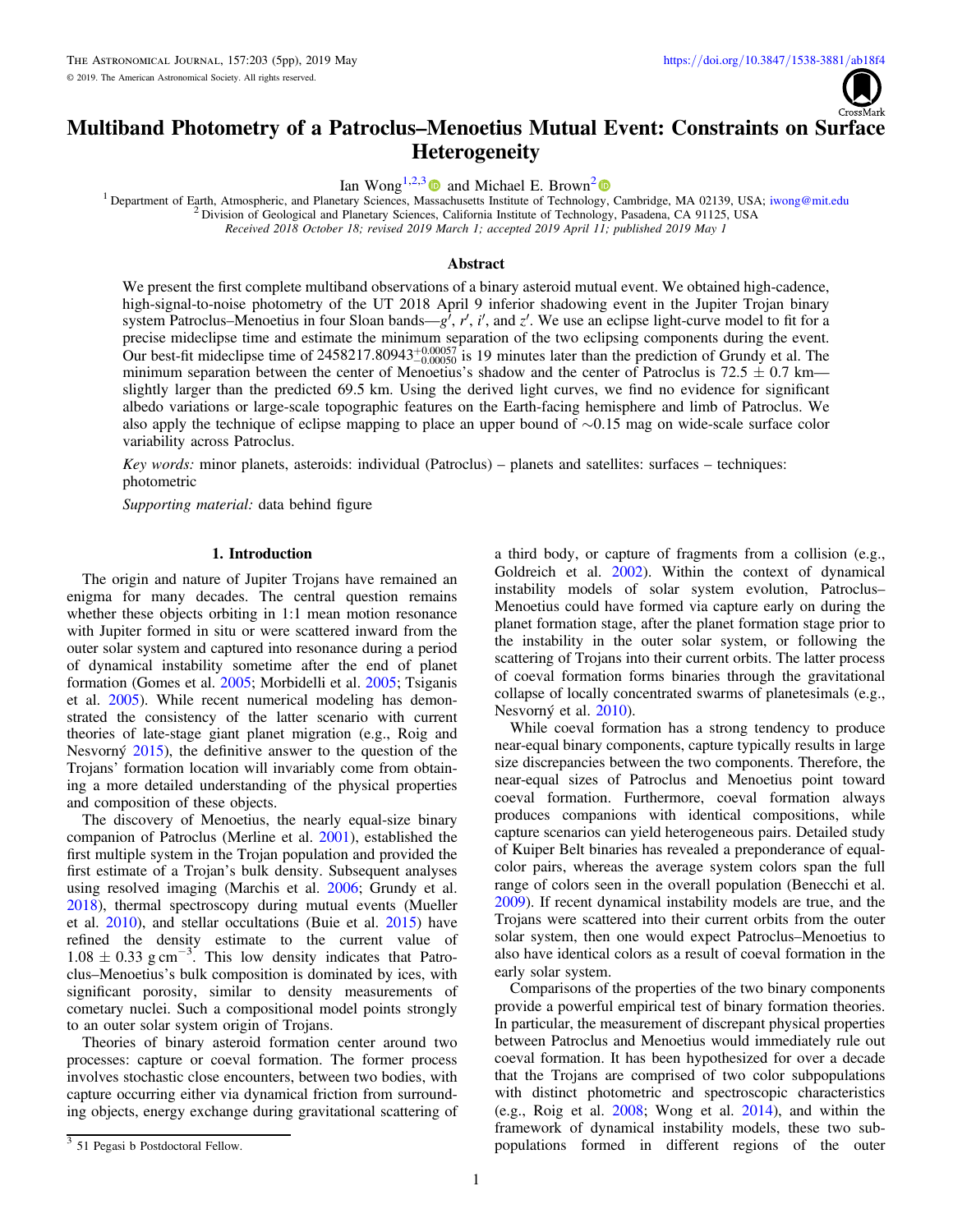<span id="page-1-0"></span>protoplanetary disk (Wong & Brown [2016](#page-4-0)). If Patroclus and Menoetius are found to belong to different subpopulations, then it means that the binary system formed via capture during or after the period of dynamical instability, when the two subpopulations first mixed.

The unique nature of the Patroclus–Menoetius system has made it a prime target for detailed study, and it is one of five Trojan asteroids that will be visited by the space probe *Lucy*. An extensive effort has begun to better characterize the Trojan targets in order to maximize the mission's scientific yield. In 2017–2019, Patroclus–Menoetius was in a mutual event season when eclipse and occultation events were visible from Earth. We obtained multiband photometric observations of an inferior shadowing event as Menoetius's shadow passed across Patroclus on UT 2018 April 9. In this paper, we present high-cadence, high-signal-to-noise light curves in four bands and fit the eclipse light curves to produce a precise mideclipse timing and estimate of the relative separation of the eclipsing components at mideclipse. We also use the technique of eclipse mapping, a first in the study of binary asteroids, to derive constraints on surface heterogeneity from the resultant color light curves.

## 2. Observations and Data Analysis

We observed the UT 2018 April 9 Patroclus–Menoetius inferior eclipsing event using the then newly installed Waferscale Imager for Prime (WaSP) instrument on the 200-inch Hale Telescope at Palomar Observatory. The science detector in WaSP is a 6144  $\times$  6160 CCD with a pixel scale of 0."18. We chose a  $2048 \times 2048$  subarray to reduce readout time and increase the cadence of our observations. As the shadow of Menoetius passed across the surface of Patroclus, we imaged the system in four Sloan filters— $g'$ ,  $r'$ ,  $i'$ , and  $z'$ —with individual exposure times of 30, 20, 20, and 45 s, respectively, which yielded a target signal to noise of at least 100 in all bands. Filters were cycled in the order  $g'-r'-i'-z'$ , producing a uniform cadence of roughly 5.5 minutes in each band, after accounting for readout and filter changes. Bias frames and dome flats were acquired at the beginning of the night prior to science observations.

Observing conditions at Palomar ranged from average to poor throughout the night. The sky was mostly clear, with a few isolated bands of thin, high-altitude clouds passing through at various points during the night. The seeing was poorest at the beginning of the observations, prior to the start of eclipse; before UT 5:00, the typical seeing exceeded  $1\rlap{.}''6$ , going as high as  $2\rlap{.}''1$  at times. The remainder of the night saw significantly better seeing, averaging around  $1''2-1''3$ , with the exception of a roughly 30-minute period around UT 8:00, when there was a spike in the seeing to over  $1\rlap.{''}6$ , likely associated with the passage of a few tenuous bands of high-altitude clouds across the vicinity of the observing field. There was also an increase in the seeing during the final 45 minutes of observation. These periods of relatively poor seeing can be identified by the corresponding notable increase in scatter in the light curves during those times.

Image processing and photometric calibration were carried out using standard techniques. After the images were biassubtracted and flat-fielded, the centroid positions and fluxes of bright sources in each image were obtained using SExtractor (Bertin & Arnouts [1996](#page-4-0)). These sources were then matched with stars in the Pan-STARRS DR1 catalog (Flewelling et al.



Figure 1. Apparent magnitude light curves of the Patroclus–Menoetius system prior to, during, and following the inferior eclipsing event in the Sloan  $g'$ ,  $r'$ ,  $i'$ , and  $z'$  bands. The vertical axis denotes increasing brightness (decreasing magnitude). Periods of larger scatter correspond to times of poorer observing conditions and higher seeing. The overall increased scatter in the  $z'$ -band light curve is attributed to discernible residual fringing on the images. The data used to create this figure are available.

[2016](#page-4-0)) to produce an astrometric solution and a photometric zero-point. Our pipeline then automatically queried the JPL Horizons database for the position of Patroclus–Menoetius at the time of the exposure, identified the corresponding source on the image, and computed its apparent magnitude. Photometric extraction was carried out using a variety of fixed circular aperture sizes with diameters ranging from 8 to 24 pixels, choosing the optimal aperture for each exposure that minimizes the resultant photometric error. The median optimal aperture diameters in the four bands are 20, 11, 16, and 17 pixels, corresponding to radii of  $1''80$ ,  $0''99$ ,  $1''44$ , and  $1''53$ , respectively.

In Figure 1, the apparent magnitude light curves are plotted in each band; the individual  $1\sigma$  uncertainties are a quadrature sum of the propagated photometric errors stemming from the measured fluxes and the zero-point uncertainties. The eclipse produced a roughly 0.15 mag dimming of the total system brightness in each of the four bands. The median photometric uncertainties are 0.0079, 0.0085, 0.0067, and 0.0074 mag in the  $g'$ ,  $r'$ ,  $i'$ , and  $z'$  bands, respectively. A handful of outliers are discernible, for example, two in the  $r'$ -band light curve at around UT 8:00 and 10:20. Visual inspection of these images did not reveal cosmic rays or any obvious chip artifacts that could have affected these points. By changing the extraction aperture used for those exposures, we found that the saliency of these outliers showed notable variation, suggesting a nonastrophysical cause. We also note that all of the outlier exposures occurred during the periods of increased seeing mentioned previously. We have chosen to leave them in the light curves presented in this paper.

In  $z'$ -band images, there was discernible residual fringing on the flux arrays, even after flat-fielding, particularly in the northeast corner. While the target mostly avoided the regions of the detector with the most severe residual fringing, there is still a noticeable effect in the  $z'$ -band light curve, as manifested by the larger scatter in the photometry on short timescales and larger than expected photometric zero-point errors. We do not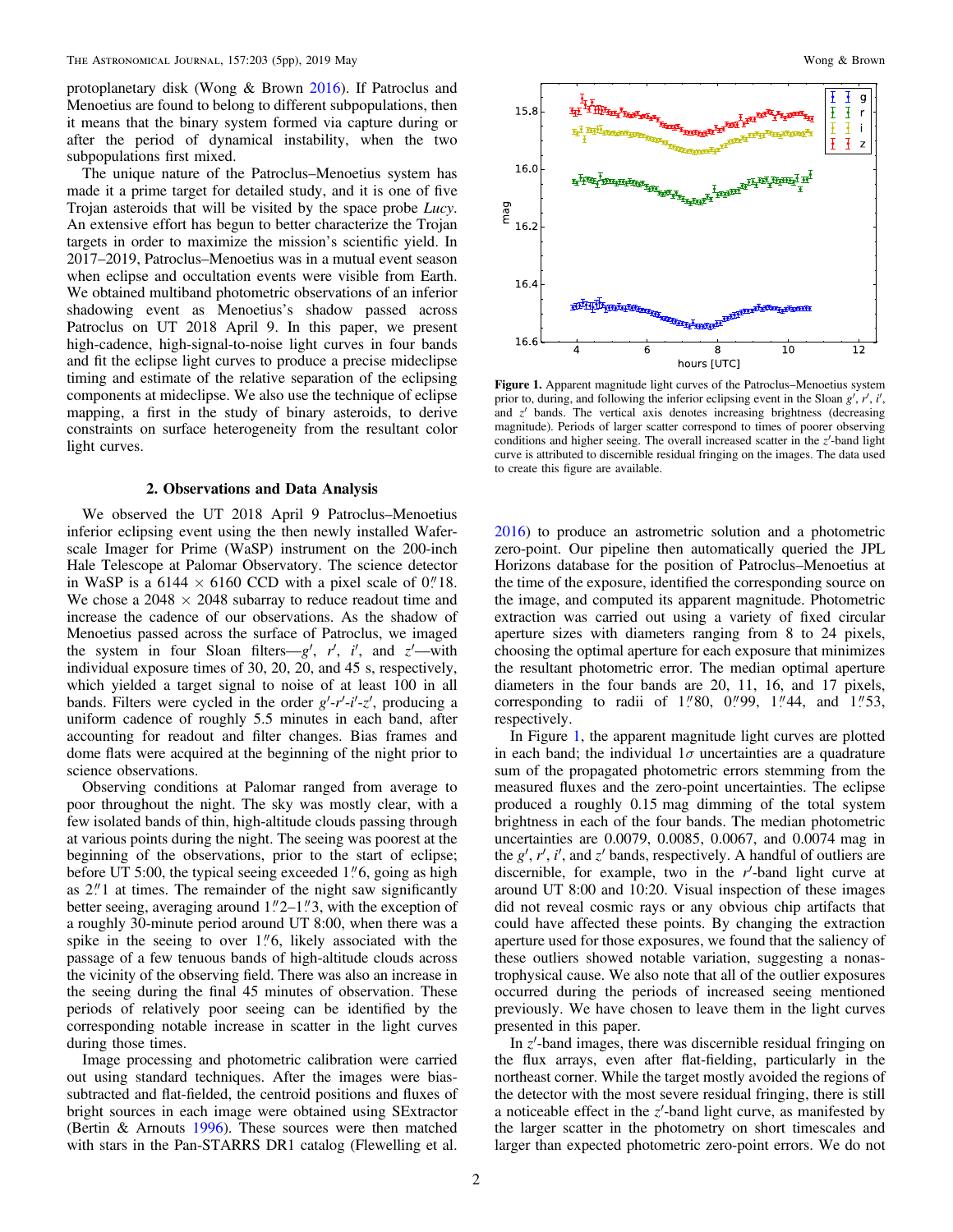<span id="page-2-0"></span>attempt to correct for fringing, and while we present the  $z'$ -band light curve in Figure [1,](#page-1-0) we do not utilize or discuss the  $z'$ -band photometry in the following analysis.

#### 3. Discussion

#### 3.1. Eclipse Light Curve Fit

To derive estimates of the mideclipse time and the extent of the eclipsed region, we use a custom transit model to fit the  $i'$ band light curve, which has the smallest median photometric error. Since the eclipsed region of Patroclus is nonilluminated, we can equivalently model the eclipse event as an occultation.

The mutual orbit of the binary system is consistent with circular, so we fix the eccentricity to zero. We fix the orbital period and semimajor axis to the values reported and assumed in the mutual event predictions of Grundy et al. ([2018](#page-4-0)):  $P = 4.282680$  days,  $a = 688.5$  km. Both components are significantly nonspherical, and modeling from occultation and rotational phase curves yields a triaxial radius ratio of α: β:  $\gamma = 1.3: 1.21: 1$ ; the long dimension of each object lies along the line connecting the two objects, while the shortest dimension is aligned with the angular momentum vector of the binary system (Buie et al. [2015](#page-4-0)). During a mutual event, the sky-projected shapes of Patroclus (1) and Menoetius (2) are ellipses with semimajor axis values of  $\beta_1 = 117 \text{ km}$ ,  $\gamma_1 = 98$  km and  $\beta_2 = 108$  km,  $\gamma_2 = 90$  km, respectively.

We fit for the center of eclipse time  $T_c$  and the apparent orbital inclination i, which is defined relative to the sky plane so that  $i = 90^{\circ}$  is a perfectly edge-on occultation where the centers of the two objects align at midevent. For each pair of  $T_c$ and i values in the Markov Chain Monte Carlo chain, we use the orbital shape and period to derive the relative separation vector between the two components at every point in the time series. To compute the amount of Patroclus blocked by Menoetius's shadow, we use a Python-based  $code<sup>4</sup>$  to calculate the overlapping area of the two ellipses, which is based on the algorithm described in Hughes & Chraibi  $(2012)$  $(2012)$  $(2012)$ . We also fit for a constant multiplicative factor to normalize the out-ofeclipse light curve to unity.

We modify the transit model to account for the fact that Menoetius is illuminated, which dilutes the transit signal relative to the case where the secondary is dark. If the light curve of the eclipsed object Patroclus is modeled as  $\lambda(t)$ , then the total light curve of the binary system is  $(\lambda(t) + f_2)/(1 + f_2)$ , where  $f_2$  is the brightness of the secondary Menoetius relative to Patroclus. If Patroclus and Menoetius were identical in albedo, then the brightness ratio would be equal to the ratio in sky-projected areas:  $f_2 = \beta_2 \gamma_2 / \beta_1 \gamma_1$ . While it is reasonable to assume that the two components are largely identical in composition and therefore should have very similar albedos, given the likely formation mechanism of such near-equal-mass binaries (see Section [1](#page-0-0)) and the markedly narrow albedo distribution of the Trojan asteroid population as a whole (e.g., Fernández et al. [2003;](#page-4-0) Romanishin & Tegler [2018](#page-4-0)), we nevertheless account for our uncertainty in the albedos of the individual components: we set a multiplicative scaling factor on  $f_2$  and place a Gaussian prior on its value centered on unity with a standard deviation of 20%, consistent to the variance in the measured geometric



Figure 2. Top panel: i'-band light curve of the mutual event (blacks points) along with the best-fit eclipse light-curve model (blue line). The out-of-eclipse combined brightness of Patroclus and Menoetius is normalized to unity. Vertical black lines indicate the best-fit mideclipse time and uncertainties:  $T_c = 2458217.80943^{+0.00057}_{-0.00050}$ ; the red line shows the mideclipse time predicted by Grundy et al. ([2018](#page-4-0)): 2458217.7965. Bottom panel: corresponding residuals from the fit. The scatter in the residuals is 0.0048, while the median per-point flux uncertainty in 0.0030.

albedos of large Trojans (e.g., Fernández et al. [2003](#page-4-0); Romanishin & Tegler [2018](#page-4-0)).

The best-fit eclipse light curve is plotted in Figure 2. We have removed the fourth data point prior to the final fit, which is more than  $3\sigma$  discrepant from the best-fit eclipse model. The light curve is normalized such that the combined out-of-eclipse brightness of Patroclus and Menoetius is unity. The scatter in the residuals is 0.0048, compared to a median relative flux uncertainty of 0.0030, indicating significant non-white noise in the light curve attributable to the periods of poorer observing conditions at the beginning and toward the end of the night. We measure a mideclipse time (in Julian days) of

$$
T_c = 2458217.80943^{+0.00057}_{-0.00050},\tag{1}
$$

which corresponds to UT 2018 April 9 7:25:35 with an uncertainty of 46 s. This is 19 minutes later than the predicted center of eclipse in Grundy et al. ([2018](#page-4-0)).

Meanwhile, we obtain a precise relative inclination estimate of  $i = 83°.95 \pm 0°.06$ . We can compute the sky-projected separation  $d_{\text{min}}$  of the center of Patroclus and the center of Menoetius's shadow at mideclipse:

$$
d_{\min} = a \cos(i) = 72.5 \pm 0.7 \text{ km.}
$$
 (2)

Grundy et al. ([2018](#page-4-0)) reported a predicted minimum separation between the centers of the two eclipsing bodies of 69.5 km. The greater separation derived from our fit indicates a more grazing shadowing event than predicted and points toward a slight inaccuracy in the orbital pole obliquity calculated in Grundy et al. ([2018](#page-4-0)). We remind the reader that during this event, it is the shadow of Menoetius that occults Patroclus. The

https://[github.com](https://github.com/chraibi/EEOver)/chraibi/EEOver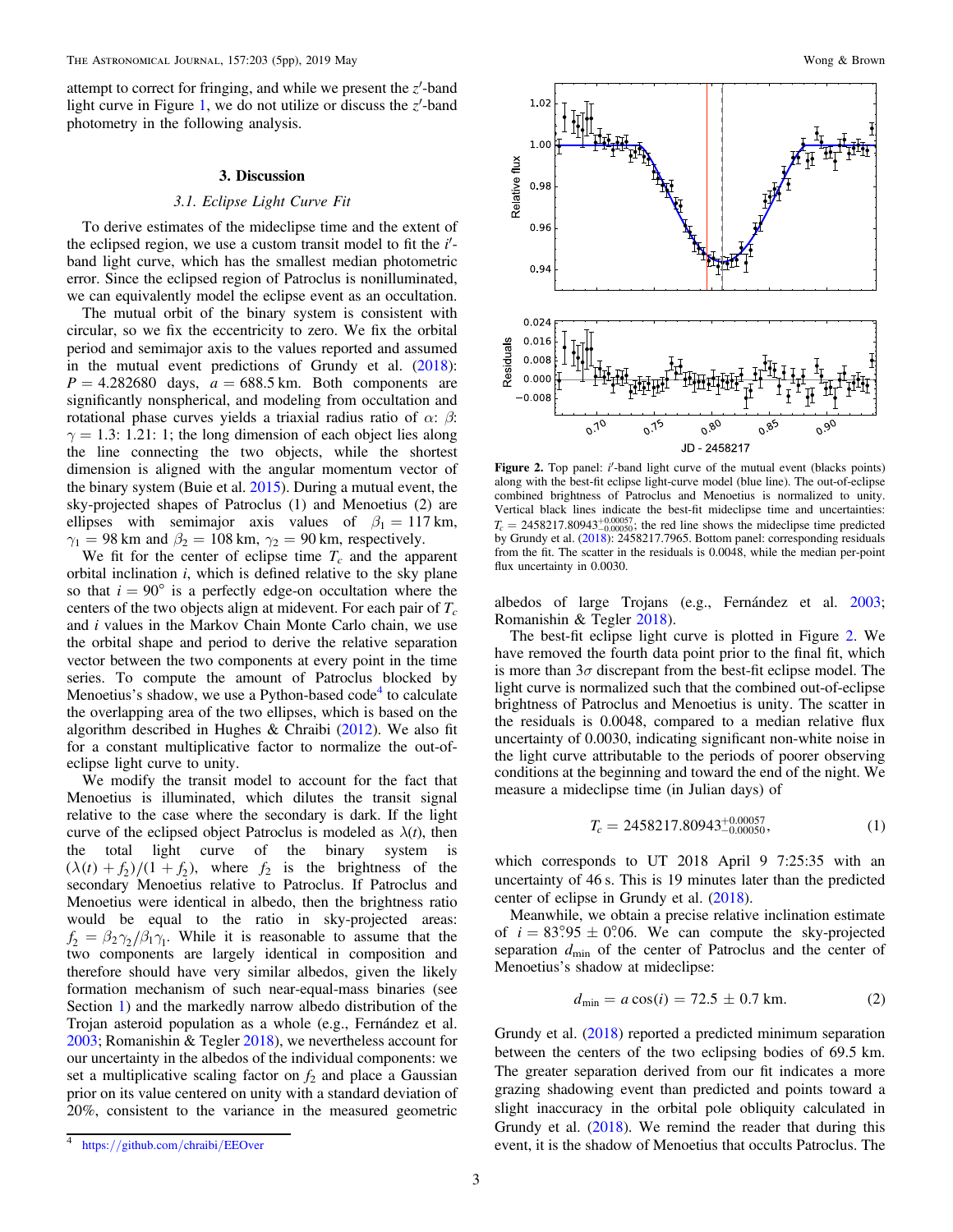

Figure 3. Color light curves derived from the photometric light curves in Figure [1,](#page-1-0) showing minimal variations during the shadowing event. The vertical solid and dashed lines indicate mideclipse and the beginning/end of the eclipse event, respectively. Almost all points in the color light curves are consistent with a flat line to within 1.5 $\sigma$ . The two notable outliers at around UT 8:00 and 10:20 in the  $g - r$  and  $r - i$  light curves stem from two outlier points in the r'band light curve (see Figure [1](#page-1-0)).

disk of Menoetius itself does not interact with the disk of the primary.

# 3.2. Surface Properties

Various physical and compositional properties of the surface are expressed in the eclipse light curves. When looking in one photometric band, comparison between the observed light curve and the best-fit eclipse model provides constraints on albedo variations across the eclipsed region of the primary as well as the shapes of both binary components. Significant covariant deviations in the residuals from a flat line may indicate patches of enhanced or reduced reflectivity on the primary or significant deviations along the limb from that of a sky-projected ellipse. Examining the residuals from our best-fit eclipse model in Figure [2,](#page-2-0) we do not discern any statistically significant deviations indicating non-uniform reflectivity or non-ellipsoidal shapes for the primary disk and secondary shadow.

Leveraging photometric light curves at multiple wavelengths provides additional information about the level of color variation across and between the two binary components. As the shadow of Menoetius eclipses Patroclus, the contribution of the shadowed region to the average color of the system is removed. By examining the resultant color light curves, one can piece together the color distribution of the eclipsed region in a technique known as eclipse mapping. This powerful method allows one to potentially extract spatial information about the target from spatially unresolved images. For each pair of photometric light curves, we use linear interpolation between adjacent points in the second light curve's time series to calculate the magnitudes in the second filter at the time sampling of the first light curve's time series. We then subtract the resampled light curves from one another, adding the propagated uncertainties in quadrature. Figure 3 shows the three color light curves derived from the  $g'$ -,  $r'$ -, and i'-band light curves in Figure [1](#page-1-0). We have omitted the color light curves

involving  $z'$  band due to the effect of residual fringing (see Section [2](#page-1-0)).

The color light curves are generally very smooth, with no large deviations and almost all points lying well within  $1.5\sigma$  of the average color across the observations. We note that the regions with increased short-term variation and the largest color deviations correspond precisely to the periods during our observations when seeing was poor and highly variable (see Section [2](#page-1-0)). Given the grazing nature of this eclipse event, we are only sensitive to very large color variations on small scales. The most stringent constraints on color variability can be derived from comparing the mideclipse color, when the eclipsed region is at its maximum, with the out-of-eclipse color. For all color light curves, the mideclipse color value is well within  $1\sigma$  of the out-of-eclipse color, so we place  $1\sigma$  upper bounds on the color variability using the median color uncertainty from the light curves,  $\sigma_c$ .

To quantify these constraints, we consider two cases. The first case seeks to constrain the difference between the average color of the eclipsed region on Patroclus  $c^*$  and the average color c of the uneclipsed regions on both objects. The change in the measured color of the combined system between the out-ofeclipse baseline and mideclipse is weighted by the ratio of the maximum eclipsed area *A*\* to the uneclipsed area  $A_1 + A_2 - A^*$ , where  $A_1 = \pi \beta_1 \gamma_1$  and  $A_2 = \pi \beta_2 \gamma_2$  are the sky-projected areas of Patroclus and Menoetius, respectively. The maximum eclipsed area of Patroclus, as derived from our eclipse model fit in Section [3.1](#page-2-0), was 12.4% of its sky-projected disk:  $A^* = 1110 \text{ km}^2$ . From here, the difference in color  $\Delta c_1 \equiv |c^* - c|$  is given by

$$
\Delta c_1 = \sigma_c \frac{A_1 + A_2 - A^*}{A^*}.
$$
 (3)

For the  $g - i$  color variability, for example, we have  $\sigma_{g-i} = 0.0092$  and establish an upper limit of  $\Delta c_{1,g-i} = 0.13$ mag, with similar constraints for the other colors.

The second case assumes that the two components have different colors,  $c_1$  and  $c_2$ , but are individually uniform in color. A similar derivation yields the following expression for  $\Delta c_2 \equiv |c_2 - c_1|$ :

$$
\Delta c_2 = \sigma_c \frac{(A_1 + A_2 - A^*)(A_1 + A_2)}{A^* A_2}.
$$
 (4)

The constraints on  $\Delta c_2$  are much looser. For  $g - i$ , this upper limit is  $\Delta c_{2,g-i} = 0.28$  mag.

Starting with the second constraint, we see that the small maximum shadow coverage of Patroclus prevents us from deriving particularly useful upper limits on the difference in color between the two components. For comparison, the two color subpopulations in the Trojans have mean  $g - i$  colors of 0.73 and 0.86 (Wong et al. [2014;](#page-4-0) Wong & Brown [2015](#page-4-0)), so a larger eclipsed area and/or more precise photometry would be needed to confidently rule out a binary comprised of components from two different subpopulations using light curves like these. Typical color differences between the components of KBO binary systems are also significantly smaller than our upper bound constraint (e.g., Benecchi et al. [2009](#page-4-0)).

The first constraint reflects the level of large-scale surface inhomogeneities across Patroclus. This much more stringent constraint suggests that the surface of Patroclus is quite homogeneous. When comparing with other ice-rich asteroids